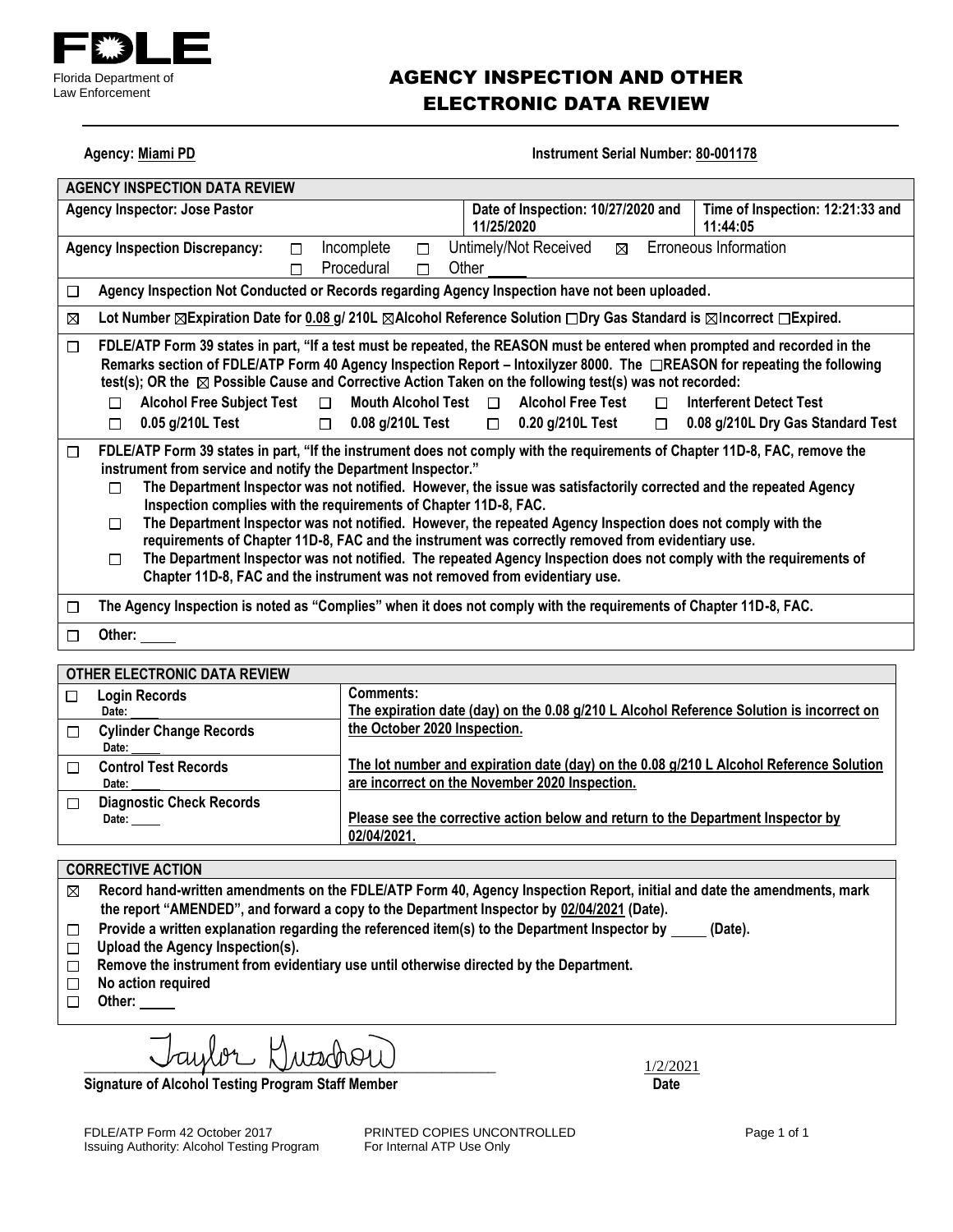# Florida Department of Law Enforcement Alcohol Testing Program

#### AGENCY INSPECTION REPORT - INTOXILYZER 8000

Agency: MIAMI PD Time of Inspection: 11:44

Date of Inspection: 11/25/2020

Serial Number: 80-001178 Software: 8100.27

| Check or Test                               | YES | NO |
|---------------------------------------------|-----|----|
| Date and/or Time Adjusted                   |     |    |
|                                             |     | No |
| Diagnostic Check (Pre-Inspection): OK       |     |    |
|                                             | Yes |    |
| Alcohol Free Subject Test: 0.000            |     |    |
|                                             | Yes |    |
| Mouth Alcohol Test: Slope Not Met           |     |    |
|                                             | Yes |    |
| Interferent Detect Test: Interferent Detect |     |    |
|                                             | Yes |    |
| Diagnostic Check (Post-Inspection): OK      |     |    |
|                                             | Yes |    |

| Alcohol Free<br>Test<br>(q/210L) | $0.05q/210L$ Test<br>(q/210L)<br>Lot#:201910D<br>Exp: 10/22/2021 | $0.08g/210L$ Test<br>$(9/210L)$ 2019 0815<br>$Lot#:391908B'$ (<br>Exp: 08/20/2021 | $0.20q/210L$ Test<br>(q/210L)<br>Lot#:201902C<br>Exp: 02/20/2021 | $0.08$ q/210L<br>Dry Gas Std Test<br>(q/210L)<br>Lot#:989917<br>Exp: 07/25/2021 |
|----------------------------------|------------------------------------------------------------------|-----------------------------------------------------------------------------------|------------------------------------------------------------------|---------------------------------------------------------------------------------|
| 0.000                            | 0.047                                                            | 0.078                                                                             | 0.199                                                            | 0.079                                                                           |
| 0.000                            | 0.047                                                            | 0.078                                                                             | 0.199                                                            | 0.080                                                                           |
| 0.000                            | 0.048                                                            | 0.078                                                                             | 0.200                                                            | 0.080                                                                           |

Number of Simulators Used: 5

Remarks:

Amended 1/28/21 SP#523

The above instrument complies ( $X$ ) does not comply ( ) with Chapter 11D-8, FAC.

I certify that I hold a valid Florida Department of Law Enforcement Agency Inspector Permit and that I performed this inspection in accordance with the provisions of Chapter 11D-8, FAC.

 $75533$ JOSE F PASTOR Signature and Printed Name 11/25/2020

Date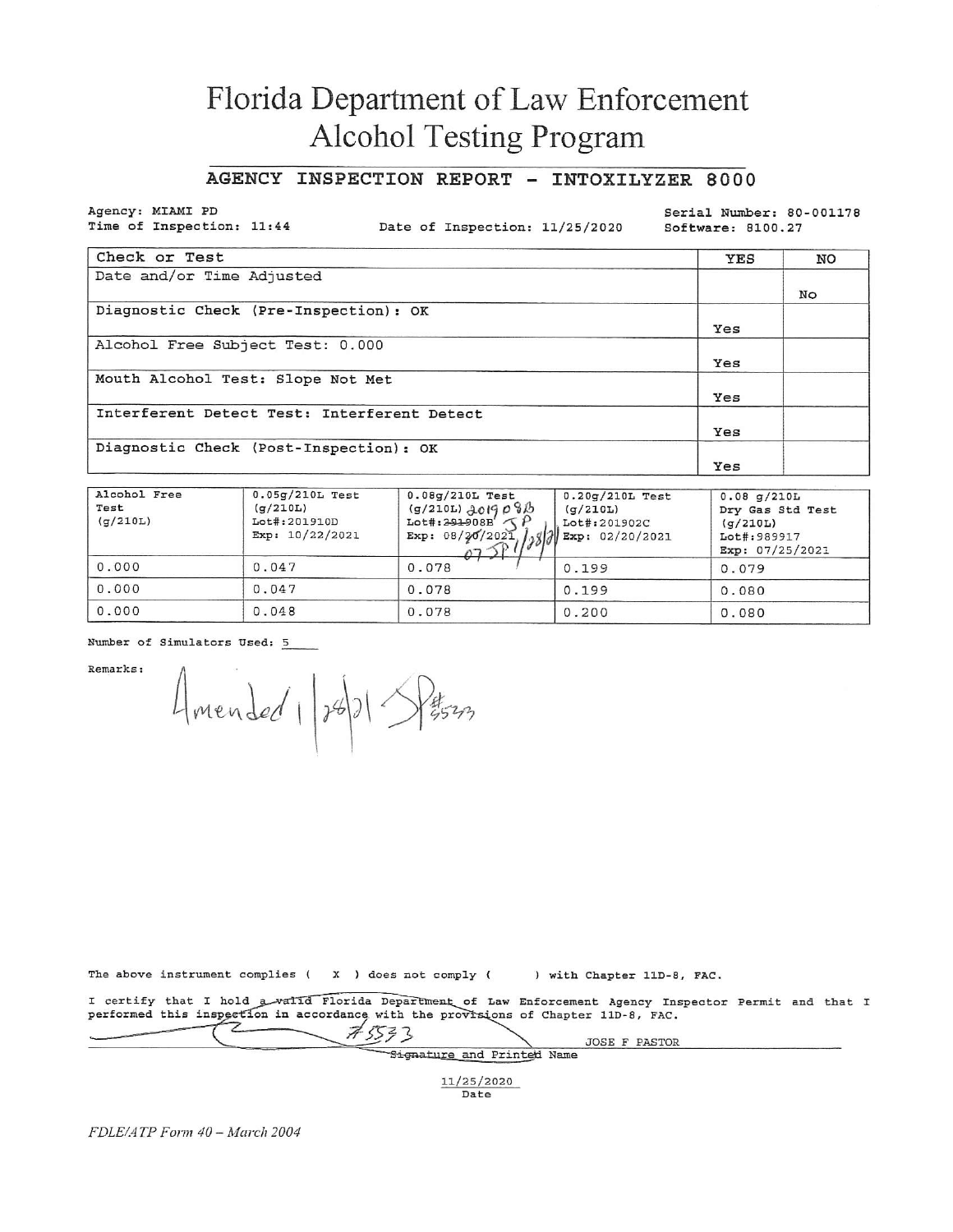# Florida Department of Law Enforcement Alcohol Testing Program

### AGENCY INSPECTION REPORT - INTOXILYZER 8000

Agency: MIAMI PD Time of Inspection: 12:21

Date of Inspection: 10/27/2020

Serial Number: 80-001178 Software: 8100.27

| Check or Test                               | YES | NO |
|---------------------------------------------|-----|----|
| Date and/or Time Adjusted                   |     |    |
|                                             |     | No |
| Diagnostic Check (Pre-Inspection): OK       |     |    |
|                                             | Yes |    |
| Alcohol Free Subject Test: 0.000            |     |    |
|                                             | Yes |    |
| Mouth Alcohol Test: Slope Not Met           |     |    |
|                                             | Yes |    |
| Interferent Detect Test: Interferent Detect |     |    |
|                                             | Yes |    |
| Diagnostic Check (Post-Inspection): OK      |     |    |
|                                             | Yes |    |

| Alcohol Free<br>Test<br>(q/210L) | $0.05q/210L$ Test<br>(q/210L)<br>Lot#:201811C<br>Exp: $11/13/2020$ | $0.08q/210L$ Test<br>(q/210L)<br>Lot#:201908B<br>Exp: $08/20/2021$<br>382<br>7 DAV | $0.20g/210L$ Test<br>(g/210L)<br>Lot#:201902C<br>Exp: 02/20/2021 | $0.08$ q/210L<br>Dry Gas Std Test<br>(q/210L)<br>Lot#:989917<br>Exp: $07/25/2021$ |
|----------------------------------|--------------------------------------------------------------------|------------------------------------------------------------------------------------|------------------------------------------------------------------|-----------------------------------------------------------------------------------|
| 0.000                            | 0.048                                                              | D<br>0.078                                                                         | '0.199                                                           | 0.080                                                                             |
| 0.000                            | 0.048                                                              | 0.078                                                                              | 0.199                                                            | 0.080                                                                             |
| 0.000                            | 0.048                                                              | 0.078                                                                              | 0.199                                                            | 0.080                                                                             |

Number of Simulators Used: 5

Remarks:

Amended 1/28/21 5 Pesso

The above instrument complies ( X ) does not comply ( ) with Chapter 11D-8, FAC.

I certify that I hold a valid Florida Department of Law Enforcement Agency Inspector Permit and that I<br>performed this inspection in accordance with the provisions of Chapter 11D-8, FAC.

|                            | <b>JOSE F PASTOR</b> |  |
|----------------------------|----------------------|--|
| Sagnature and Printed Name |                      |  |
| 10/27/2020                 |                      |  |
| Date                       |                      |  |

FDLE/ATP Form 40 - March 2004